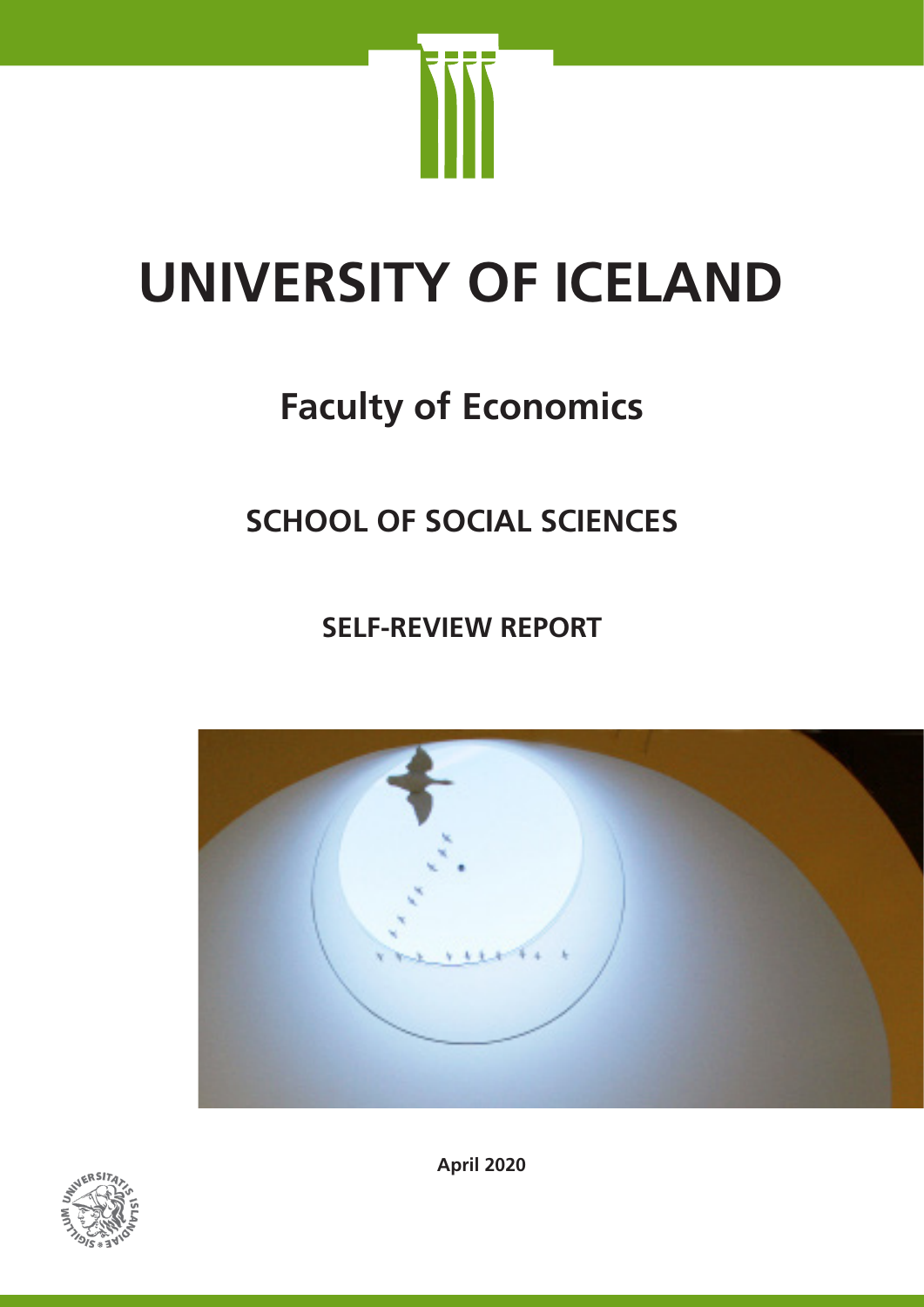

# **UNIVERSITY OF ICELAND**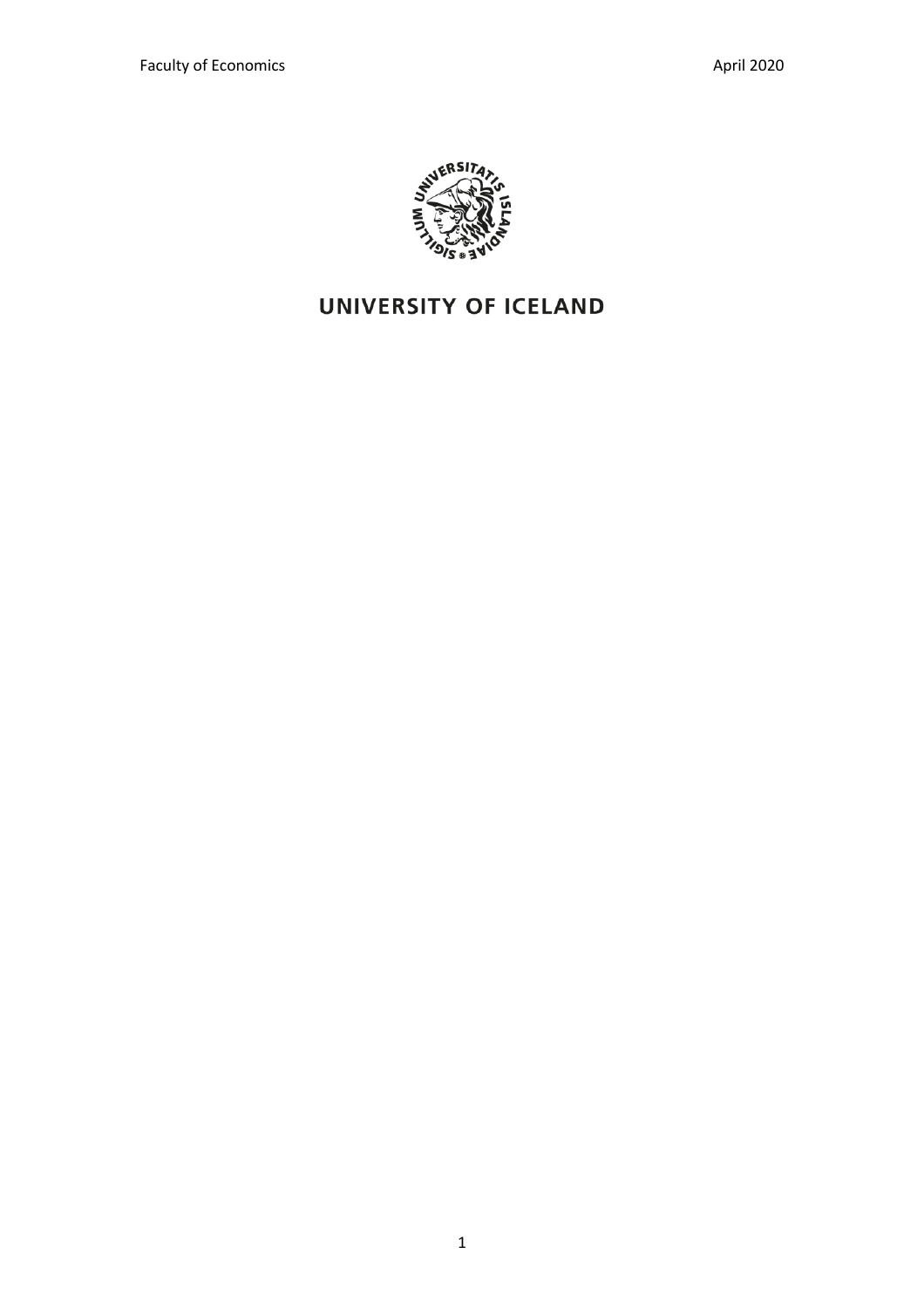### **Introduction**

This report is an abstract of the Self-Review Report of the Faculty of Economics at the School of Social Sciences, University of Iceland and is intended for public disclosure at the University's website.

In accordance with the Icelandic Quality Enhancement Framework at the University level in Iceland and the University of Iceland's Guidelines for the organization, schedule and process of institution-led review of faculties and interdisciplinary programs, the Faculty of Economics (the Faculty), School of Social Sciences (the School), University of Iceland (the University), carried out self-evaluation during the autumn semester of 2019. The results are presented in this report. A self-evaluation committee was established in September 2019.

The Committee included one external industry representative, two Faculty representatives, three student representatives, and the Faculty Head. The committee members were:

- 1. Birgir Þór Runólfsson, Head of Faculty. Chair of the committee.
- 2. Tor Einarsson, Vice Chair of Faculty and representative of tenured lectures.
- 3. Marías Halldór Gestsson, Assistant Professor and representative of tenured lectures.
- 4. Þórhildur Magnúsdóttir, representative of graduate students
- 5. Einar Karl Jónsson, representative of undergraduate students.
- 6. Mikael Jóhann Karlsson, representative of undergraduate students.
- 7. Þórhildur Hansdóttir Jetzek, representative of the alumni/market.
- 8. Guðbjörg Melsted, Office Administrator.
- 9. Sigrún Daníelsdóttir Flóvenz, Project Manager, secretary of the committee.

The Committee received data and information regarding the Faculty from University databases which were included in this report. The Committee received the student satisfaction survey results and student focus groups were engaged to explore those results more closely. The Committee gathered data on number of students, courses, teaching, faculty and staff, research, and comparison with other Faculties. The external industry representative attended Committee meetings, including during the visit of the international external experts. The outside representative provided comments that have been incorporated into the report. The University of Iceland Centre for Teaching and Learning reviewed the Faculty's course catalogue descriptions, especially learning outcomes, and provided the Committee with that review. The Social Science Research Institute reviewed the outcome of student satisfaction surveys and organised one focus group among the undergraduate students and another group for the graduate students.

The Committee used the results of the data collection from University databases, the student satisfaction results and focus groups results, along with its own discussion and ideas to develop actions for improvement. This material was reviewed by the international experts who visited the School on November 25-29, 2019, and met with the Committee members. The international expert reviews were used to refine and finalize the resulting recommendations represented in this report.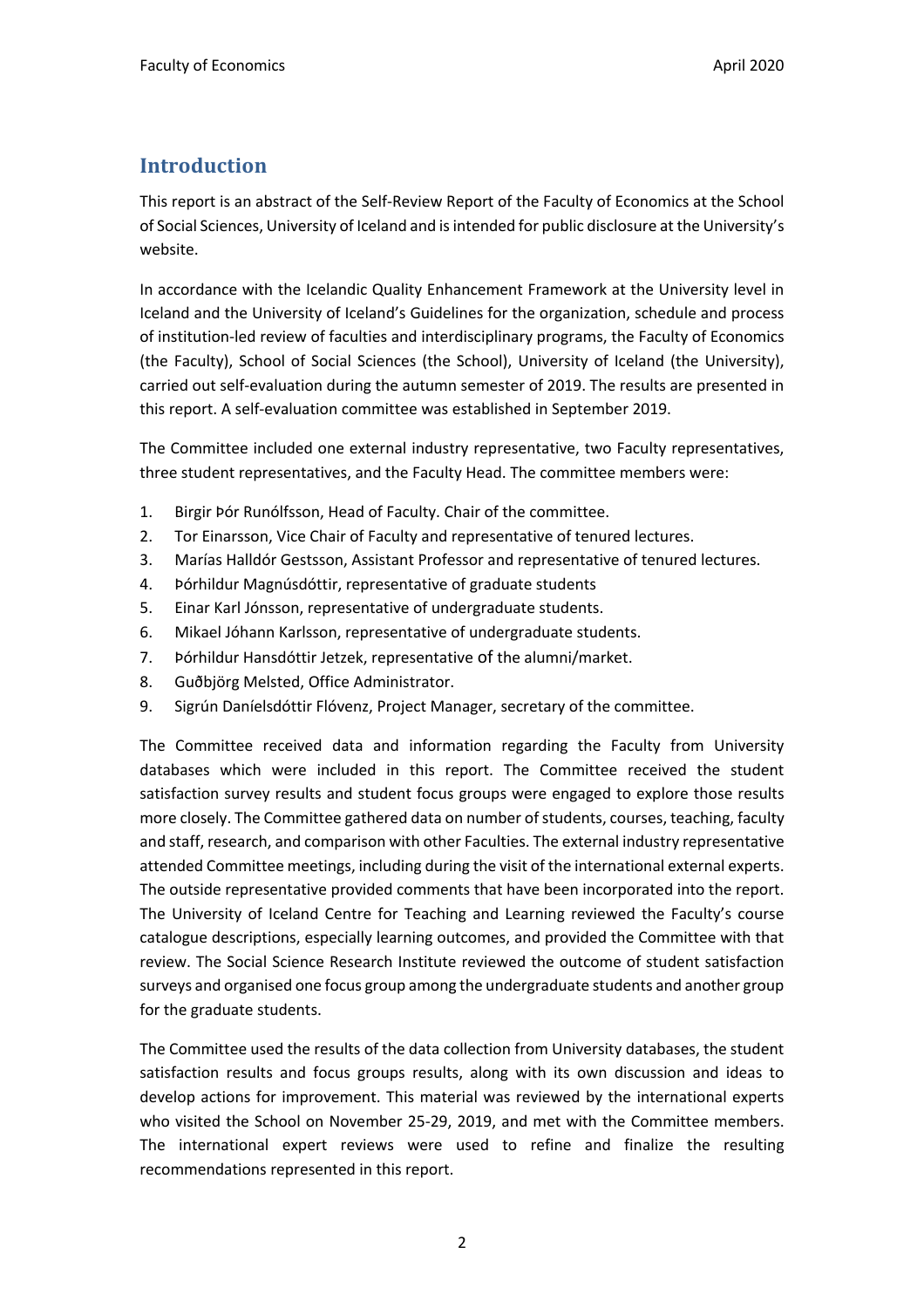The Self-Review Report is divided into three main parts. The first chapter describes the general characteristics of the Faculty, its human resources, students, research output, and finances. The academic vision of the Faculty is discussed, with the Faculty's measures of output in the Faculty Scorecard. The report considers the Faculty's international context and collaboration. This is followed by a description of student support. In the second section, the self-evaluation delves deeply into describing the characteristics of each study programme, which are discussed in three groups by academic degree level, undergraduate, postgraduate, and PhD. Each study degree level and related programmes and certificates is described in turn. The third and final chapter, discusses the lessons learned from QEF1, summarizes conclusions for teaching and learning, and the management of research.

#### **Faculty Characteristics**

The Faculty of Economics is one of the six faculties within the School of Social Sciences. The Faculty is the only institution in Iceland to offer a broad education in economics at the university level and the only one that offers an advanced degree. Hence, the function of the Faculty in educating and carrying out research is important for Iceland.

The Faculty offers nine study programmes, six of which lead to a degree at the undergraduate and graduate levels (Appendix 1, Table 1).

The Faculty is the smallest academic unit within the School of Social Sciences, with 8.49 fulltime equivalent (FTE) lecturers in March 2019 (Appendix 1, Table 2). The academic staff consists of six professors, two associate professors, and one assistant professor. In addition, there is a guest professor, 6 adjunct lecturers, as well as numerous part time sessional teachers. Additionally, the Faculty is a partner in the interdisciplinary Environment and Natural Resources programme, and its Programmes director, a professor of environment and natural resources, sits jointly in Faculty of Economics and the Faculty of Life and Environmental Sciences. The Faculty includes one female Faculty member and two female adjunct lecturers. Of the 34 sessional teachers 13 are female. The gender imbalance is something the Faculty has been working to change without much success so far. The age distribution of the Faculty is somewhat skewed towards those over 59 years of age. Four Faculty members are nearing the age of retirement (70 years) upon which the Faculty will attempt to recruit a number of new (assistant) professors. No Faculty member is under the age of 40. Most of the Faculty members have more than 15 years of employment teaching economics at the University, and a majority have more than 25 years.

During the academic year 2018-19, the number of students totalled 243, thereof 181 undergraduates, 59 postgraduate students, and 3 PhD students. Hence, the graduate students made up 25% of the student body (Appendix 1, Table 3). In that year, the Faculty offered 38 courses, 30 at the undergraduate and 8 at the graduate level (of the total of 38 courses, 7 are M category courses, intended for upper level undergraduate students as well as graduate students). The progress of students through the BA programme is quite satisfactory, with retention and completion rates of 83 and 85%, respectively, compared to 74 and 59% for the BS programme. The respective numbers for the M.Fin. programme are 84 and 52%, and 50 and 84% for the MS programme. The Doctoral programme has been active, in the sense of having continuous enrolment since 2005-6 and eight have been awarded a PhD from the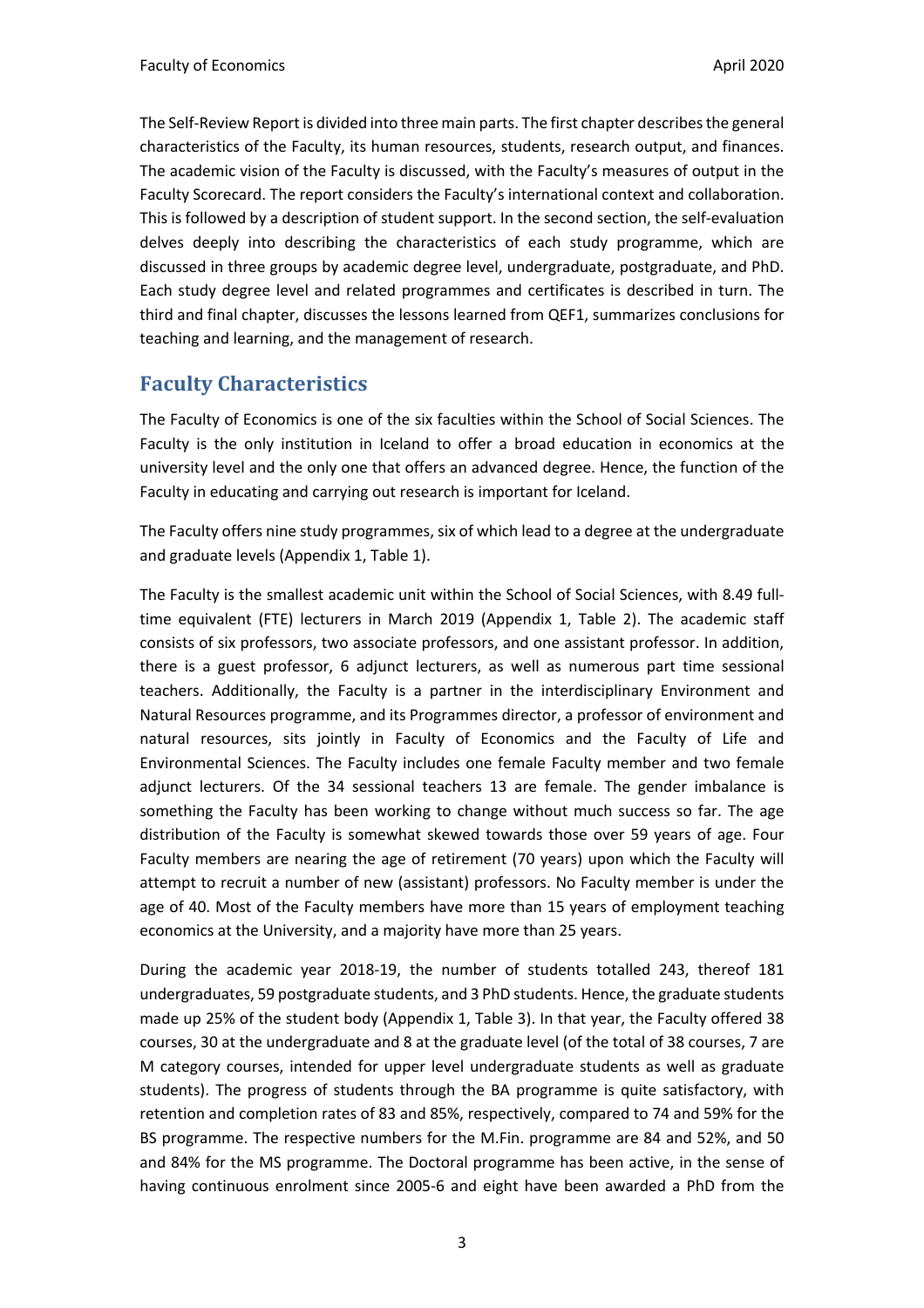Faculty of Economics. There are currently six postgraduates in the programme, although only three can be considered active.

# **Summary and Main Conclusions for the Faculty** Lessons learned from OEF1

The Faculty has continued to be operated in the red and that has been the case every year since the Faculty became an independent unit. It has always received less funding than necessary to meet expenses. Most expenses are in the form of salaries of tenured staff, and additionally to sessional teachers. Funding has not even matched these. Other expenses, which have been minimal, have also been cut continually. The Faculty has therefore not been able to put a real effort into scouting promising young economists, especially women. In the next five years half of the Faculty, 5 positions, will retire, as they reach the mandatory retirement age of 70. There may therefore be an opportunity to offer positions to up and coming academics or newly graduated doctorates in the future, if the necessary funding is secured. The Faculty is aware of the previous imbalance and the positions will be filled with younger people, and hopefully more females. A Faculty task force has already been appointed.

The Faculty has put effort into ensuring coherence both for individual courses and the overall programme, but programme changes in more recent years may call for renewed effort along these lines. The Faculty is now offering three new areas of specialization within the BS Economics Programme: Financial Economics, Business Economics, and Economics and Politics, and these new areas of speciality required restructuring of the existing programme and a change in course offerings, as well as a new group of sessional teachers. This new offering and restructure of the programme therefore require adjustments within and between courses.

The Faculty has put effort into rotating teaching of individual courses in the programme and the changes in the speciality areas of the BS programme have also forced some changes in teaching responsibilities. Even though the Faculty has not adopted or enforced a rule of a 10 year limit there has been much change in teaching. Similar developments have been in the postgraduate programmes, mostly because of the restructuring of those programmes.

As the funding of the Faculty Programmes has been quite inadequate there has been little opportunity for individual faculty members to offer new optional courses related to their fields of research interest.

#### Teaching and Learning

There are explicit learning outcomes for the degree programme and all courses within the programme. Each programme of study is overseen by a Co-ordinator, whose responsibility is to assure the quality and enhancement of the programme. In addition, each course or module has a faculty member as a supervisor, to ensure that quality and the learning outcomes for the course are met.

Given the high degree of specialization in many of the courses/modules within the programme, updating of course content and learning outcomes is generally led by course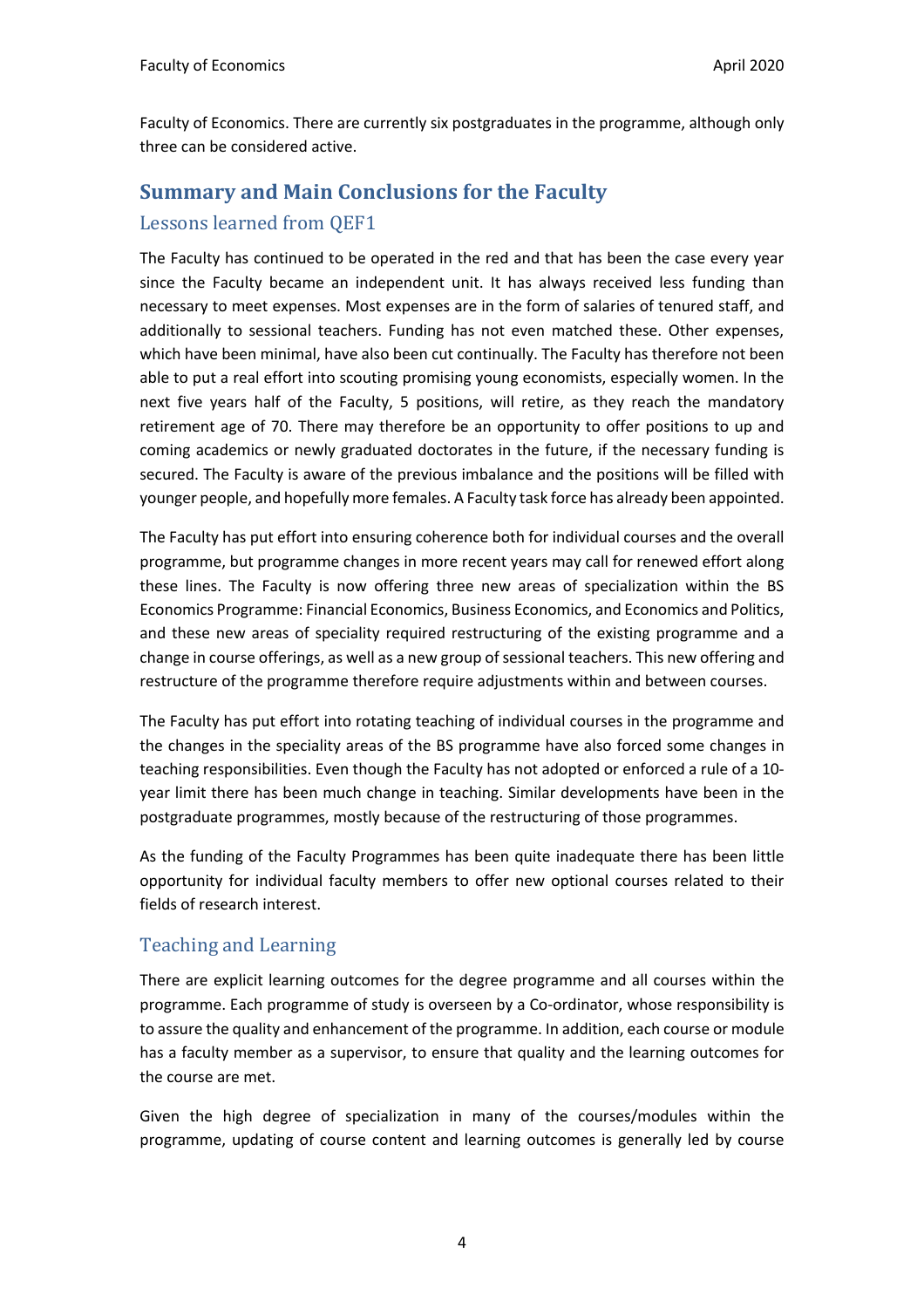supervisors. In so doing, frequent comparisons are made with undergraduate programmes in some leading economics departments, at European as well the US universities.

The learning outcomes for all programmes and each course were also recently reviewed by the Centre for Teaching and Learning. The result from that review show that learning outcomes for all programmes receive a grade of "good", except for the Minor in economics which needs to be updated. As for the learning outcomes for courses, the Faculty needs to improve and update them for many courses based on that review. The Faculty will use this to improve coordination of courses and address some duplication.

Teaching in the undergraduate courses take a standard form: four units of lectures per week, coupled with two units of tutoring classes. This is very much in line with how economics is taught at the university level in the United States and Europe, especially in relation to the more mathematically oriented courses. The Faculty may in the past have put too much weight in the programme on courses emphasizing theory and technique. This has been a common complaint of many students. This is one reason that Faculty has responded, at least partly, by offering different lines of specialization for the undergraduate degree. Methods of teaching and assignments are more variable in these more applied courses. There is room for both improvement and innovation here.

While most instructors are aware of the diversity of students, they also expect certain level of knowledge, intellectual ability and motivation, especially after the first year of study. It is therefore important that all undergraduates have a certain common level of knowledge gained in the first year of study before entering classes intended for second year students.

The rules of assessment in the programme vary from course to course, but generally the final exam counts for 50-80% of the total mark. Individual and group assignments, mid-term tests, and overall performance in class make up the remainder of the assessment. There are some exceptions from this, and now several courses may give marks solely on assignment over the course term.

All courses in the undergraduate programme are allocated a standard credit of 6 ECTS and over a 13-week semester. Until 2018 the graduate study programmes were taught over the traditional two semester school year and courses generally had standard 6 ECTS. In 2018-2019 the Faculty of Economics and the Faculty of Business Administration (Business school) changed to a 4-term school year for these programmes; two in the autumn and two in the spring. Each term, or period, referred to as Lota, runs for 7 weeks, and most courses in the graduate programme are now allocated a standard credit of 7.5 ECTS.

In general, it seems fair to conclude, that course content, workload and (perceived) difficulty is mostly at the instructor's discretion. Even so, there may be a need here to coordinate the workload in some courses, particularly as it relates to the workload in any single year of study.

All taught programmes in the faculty are monitored by a joint administrative body, the Teaching Committee, the three members of which are appointed among the academic staff.

The doctoral programme is primarily based on the doctoral candidate's independent research, culminating in the dissertation. The doctoral programme of the Faculty contains no specified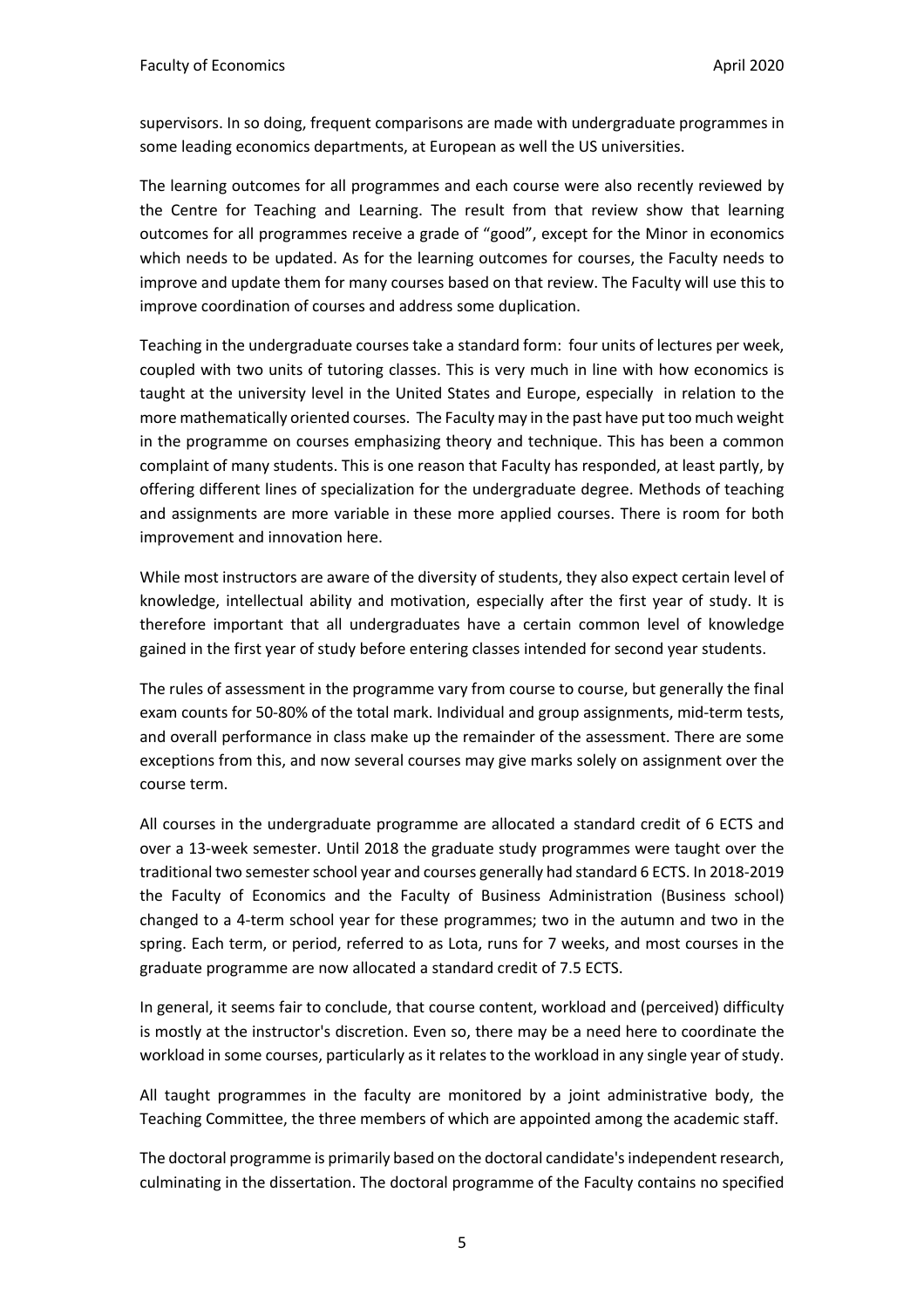courses, although the Graduate Studies Committee can require a candidate to take courses in addition to the research. Each student is expected to write and publish internationally peerreviewed journal articles, present at peer-reviewed conferences, and disseminate their work.

#### Management of Research

The Faculty itself does not have a separate strategy from the School of Social Sciences in research. However, as with other economic departments, several goals may be identified that are in line with HÍ21 and the School of Social Science strategy agreed in 2016. One would be to focus on research and research output to aiming for higher ranking journals. Another objective would be to focus research on Icelandic economic issues, with presentation to the general public given a high priority, and to a greater or lesser degree, with a participation in the public arena.

The Faculty's research output is slightly above the average for the University and the School of Social Sciences (Appendix 1, Table 4). The Faculty is active in publishing research articles in international peer-reviewed journals and have also been successful in applications for grants from competitive national and international funds. The Faculty also maintains good international research connections and have organized and chaired international conferences in their area of specialization, held here at the University

The Faculty has also been an active participant in society, contributing to economic policy by providing consultation to government and parliament, and serving on various boards and committees. They also participate in public discussion and support the positive development of society.

The *Institute of Economic Studies* participates in various European research projects, where faculty and/or institutes from several countries participate. This may provide an avenue for individual faculty and specialists employed at the Institute to collaborate widely across Europe. The *Institute* is also a venue for research, both academic and commissioned projects.

#### Follow-up Processes

The implementation of the Action Plan will be a standing item at Faculty Meetings. It will be reviewed formally every year at a Faculty Meeting and the upcoming year's actions prioritized and perhaps adjusted based on experience.

The Faculty Head reports formally to the School Dean on the status of the implementation and plans for the next year, together with other relevant QA matters no later than December 1st and this will be followed up by the School Board. The School Dean will subsequently make use of this report in a status report for all Faculties in the School, which will be submitted to the Quality Committee no later than January 15th. The Quality Committee writes a short report to the Rector no later than February 1st, which will subsequently be discussed in a meeting between the Chair of the Quality Committee, the Director of Quality Management and Rector, Vice-Rectors. Deans of Schools and the Managing Director of the Central Administration.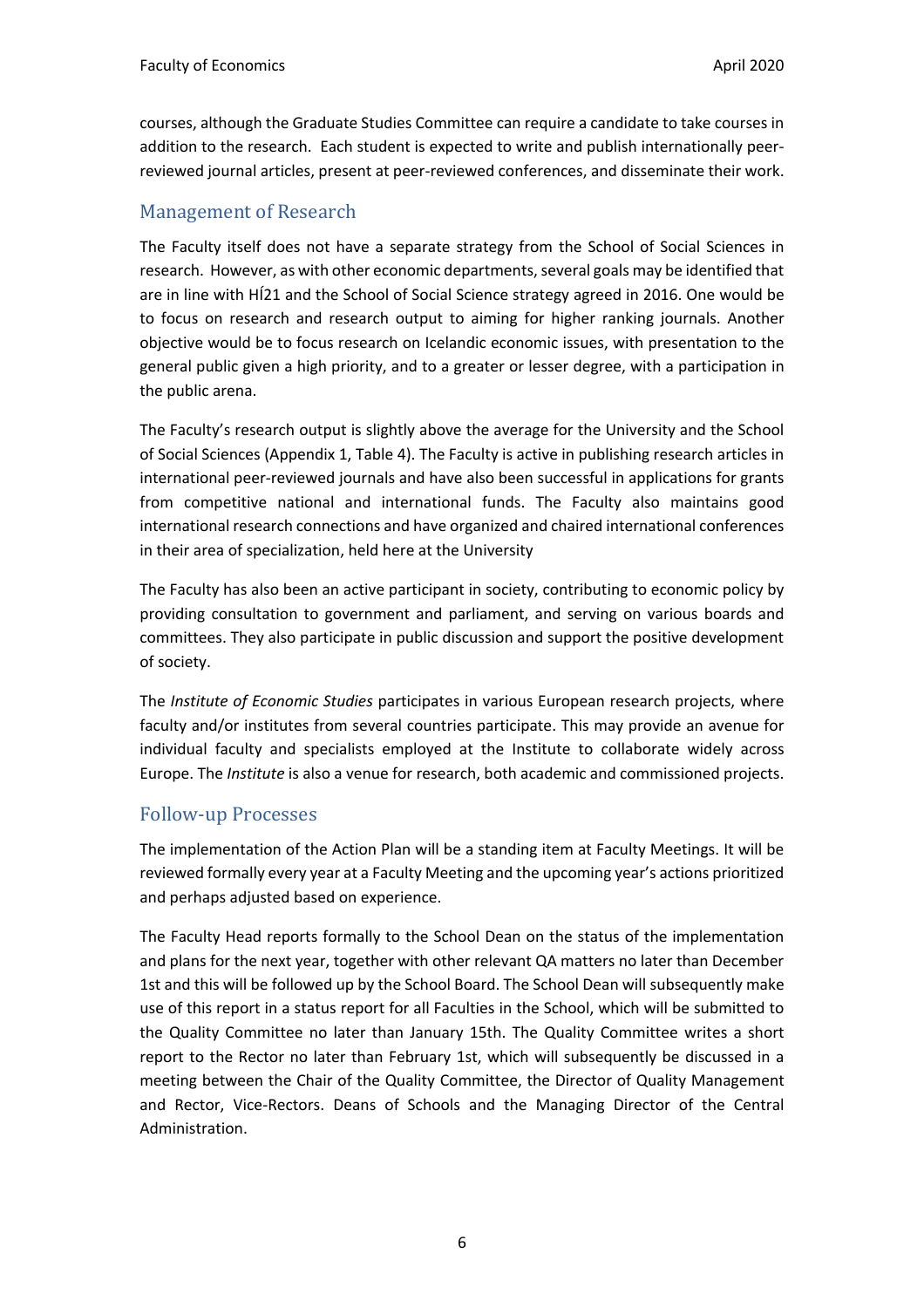### **Appendix 1. Key Figures.**

| <b>Name of Study Programme</b>    | Cycle <sup>1</sup> | <b>Degree</b>  | <b>Credits (ECTS)</b> |
|-----------------------------------|--------------------|----------------|-----------------------|
| <b>HAG261 Economics</b>           | 1.2 <sub>2</sub>   | BS.            | 180 ECTS              |
| <b>HAG262 Economics major</b>     | 1.2 <sub>2</sub>   | BA             | $120 + 60$ ECTS       |
| <b>HAG221 Economics minor</b>     | 1.2                | minor          | 60 ECTS               |
| HAG322 Economics                  | 2.1                | Postgrad. Dip. | 60 ECTS               |
| <b>HAG323 Financial Economics</b> | 2.1                | Postgrad. Dip. | 60 ECTS               |
| MFI331 Finance <sup>2</sup>       | 2.1                | M.Fin.         | 90 ECTS               |
| <b>HAG442 Financial Economics</b> | 2.2                | MS             | 120 ECTS              |
| <b>HAG441 Applied Economics</b>   | 2.2                | MA             | <b>120 ECTS</b>       |
| <b>HAG561 Economics</b>           | 3                  | PhD            | 180 ECTS              |

#### **Table 1. Overview of present Study Programmes within the Faculty**

<sup>1</sup> See National Qualification Framework for Higher Education No. 530/2011.

#### **Table 2. Faculty members as of 1 March 2019 and sessional teachers 2018, number (No.) and full time-equivalent (FTE)**

|                             | Male          |            | Female       |      | <b>Total</b> |      |
|-----------------------------|---------------|------------|--------------|------|--------------|------|
|                             | No.           | <b>FTE</b> | No.          | FTE. | No.          | FTE. |
| Professors                  | 5             | 4.49       | $\mathbf{1}$ | 1.00 | 6            | 5.49 |
| Associate Professors        | $\mathcal{P}$ | 2.00       | 0            | 0.00 | 2            | 2.00 |
| <b>Assistant Professors</b> | 1             | 1.00       | 0            | 0.00 | 1            | 1.00 |
| <b>Adjunct Lectures</b>     | 4             | 0.20       | 2            | 0.10 | 6            | 0.30 |
| Total                       | 10            | 7.69       | 2            | 1.10 | 10           | 8.79 |
| Sessional teachers          | 21            | 3.69       | 13           | 1.43 | 34           | 5.12 |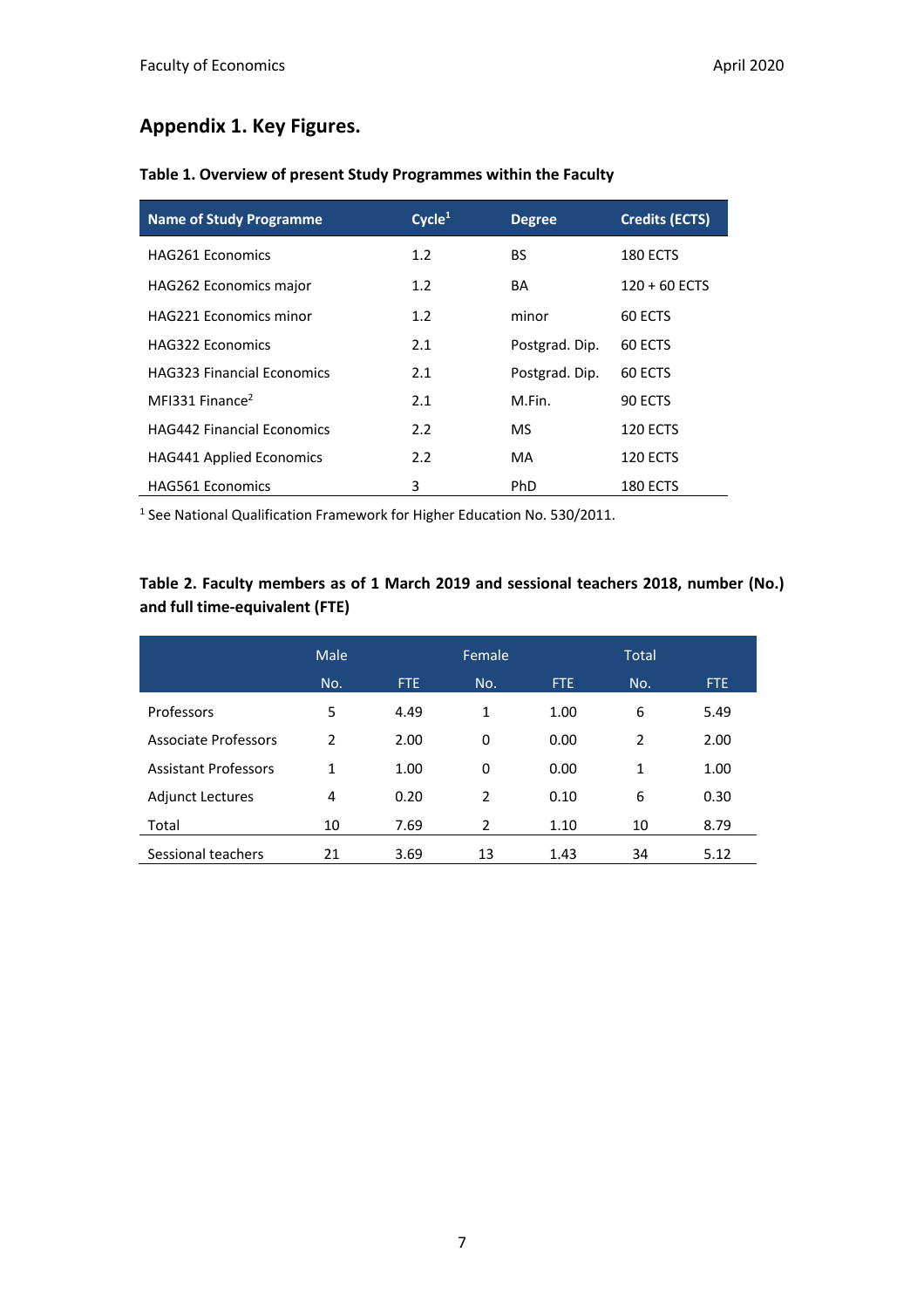| Programme     |           | No. of students        |                           | No. of<br>entrants <sup>3</sup> | Retention<br>rate | No. of<br>graduates | Completion<br>rate $4$ |
|---------------|-----------|------------------------|---------------------------|---------------------------------|-------------------|---------------------|------------------------|
|               | Total no. | Full time <sup>1</sup> | Part<br>time <sup>2</sup> |                                 | %                 |                     | %                      |
| <b>HAG261</b> | 126       | 87                     | 23                        | 43                              | 83                | 16                  | 85                     |
| <b>HAG262</b> | 31        | 14                     | 11                        | 6                               | 74                | 9                   | 59                     |
| <b>HAG322</b> | 7.50      | $\overline{2}$         | 3                         | 3.50                            | 73                | 0                   | $\blacksquare$         |
| <b>HAG323</b> | 9.50      | $\overline{2}$         | 5                         | 3.75                            | 40                | 1                   |                        |
| <b>MFI331</b> | 31        | 12                     | 16                        | 14                              | 84                | 7.5                 | 52                     |
| <b>HAG442</b> | 16        | 2.75                   | 6.25                      | 3.50                            | 50                | 5                   | 84                     |
| <b>HAG561</b> | 4.75      | 2.50                   |                           | 1.00                            |                   | 0.75                | 67                     |

**Table 3. Total number of students, number of entrants, retention rate for first year, and completion rate (4-year mean).**

1> 22.5 ECTS completed. For Ph.D. students > 1 ECTS completed.

<sup>2</sup> 1-22 ECTS completed.

<sup>3</sup> For all programmes except Ph.D., no. of students completing at least one examination in first term.

<sup>4</sup> 2-year rate for diploma, 4-year rate for B.A./B.S., 3-year rate for M.A./M.S., 5-year rate for Ph.D.

**Table 4. Research output of Faculty members, based on the Evaluation System for the Public Universities in Iceland, expressed by mean total research points (A) and mean research points from peer-reviewed publications only (B) per FTE.**

|            | 2015 |      |      | 2016 | 2017         |      |              | 2018 |              | <b>Mean</b> |
|------------|------|------|------|------|--------------|------|--------------|------|--------------|-------------|
|            | 'A i | 'B.  | A    | B.   | $\mathsf{A}$ | B    | $\mathsf{A}$ | B.   | $\mathsf{A}$ | B           |
| Faculty    | 32.5 | 24.3 | 47.5 | 38.0 | 34.7 24.7    |      | 39.0         | 24.1 | 38.4         | 27.8        |
| School     | 37.7 | 22.5 | 38.1 | 25.9 | 33.6         | 21.4 | 37.9         | 25.7 | 36.8         | 23.9        |
| University | 37.8 | 24.7 | 37.1 | 25.1 | 34.8         | 22.8 | 37.8         | 26.4 | 36.9         | 24.8        |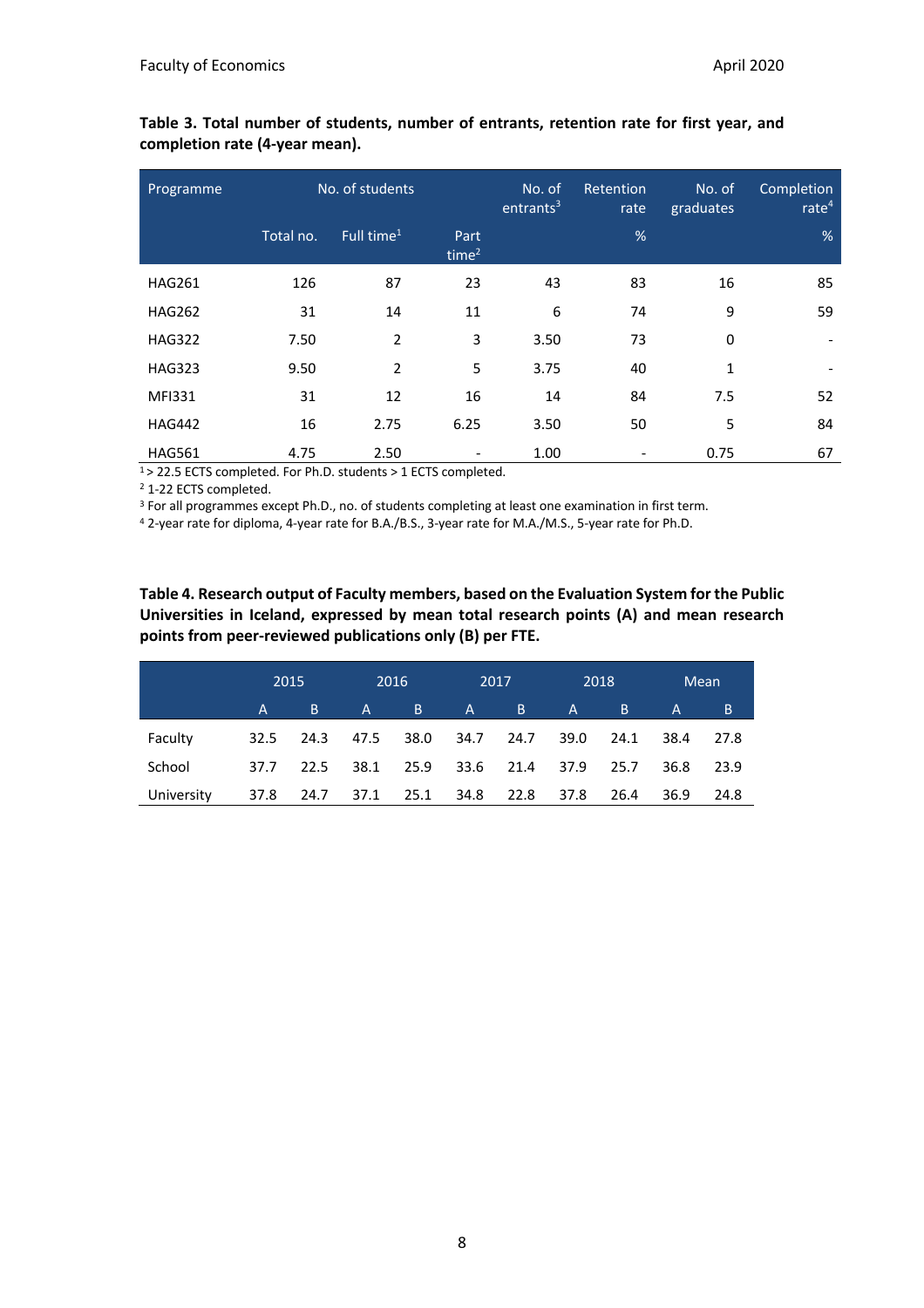|                         | <b>Actions</b>                                             | <b>How</b>                                                                                                                                                                                | <b>Deadlines</b> | Responsible                           |
|-------------------------|------------------------------------------------------------|-------------------------------------------------------------------------------------------------------------------------------------------------------------------------------------------|------------------|---------------------------------------|
|                         |                                                            |                                                                                                                                                                                           |                  | party                                 |
|                         |                                                            |                                                                                                                                                                                           |                  |                                       |
| <b>1. FACULTY LEVEL</b> |                                                            |                                                                                                                                                                                           |                  |                                       |
| Ch. 1.2                 | <b>Faculty Characteristics</b>                             |                                                                                                                                                                                           |                  |                                       |
| 1                       | Recruit new Faculty<br>members                             | Set a recruitment<br>policy for new<br>positions that will<br>open up over the<br>next few years, with<br>the goal to increase<br>diversity of faculty<br>members and<br>balance research | Sept. 2020       | Head                                  |
|                         |                                                            | across relevant                                                                                                                                                                           |                  |                                       |
| 2                       | Integrating faculty<br>research and teaching               | themes<br>Integrate faculty<br>research and<br>teaching, especially<br>in graduate courses                                                                                                | Sept. 2020       | <b>Head and Teaching</b><br>committee |
| 3                       | Interdisciplinary and<br>inter-departmental<br>courses     | Create new courses<br>in co-operation with<br>other Faculties                                                                                                                             | Sept. 2020       | <b>Head and Teaching</b><br>committee |
| 4                       | Establish connection with<br>secondary schools             | Connect with<br>secondary schools to<br>make sure<br>economics is<br>accurately<br>presented to<br>students that are<br>deciding and<br>choosing their<br>further education               | Sept. 2020       | Head                                  |
| Ch. 1.3                 | <b>Academic Vision</b>                                     |                                                                                                                                                                                           |                  |                                       |
| 1                       | Increased participation in<br>international projects       | Improve utilization<br>of School's research<br>office                                                                                                                                     | June 2021        | Faculty                               |
| $\overline{2}$          | Encourage participation<br>in international<br>conferences | Utilize the increased<br>travel funding for<br>Faculty                                                                                                                                    | June 2021        | Faculty                               |
| 3                       | Build up a research<br>theme of Faculty<br>members         | Build a research<br>theme around a<br>particular<br>specialization of a<br>Faculty member                                                                                                 | <b>June 2021</b> | Faculty members                       |

# **Appendix 2. Action Plan for Teaching and Learning in QEF2**

#### **2. STUDY PROGRAMMES**

#### **2.1 Study programmes at BA/BS**

| level        |                 |  |  |
|--------------|-----------------|--|--|
| Ch.<br>2.1.1 | <b>Students</b> |  |  |
|              |                 |  |  |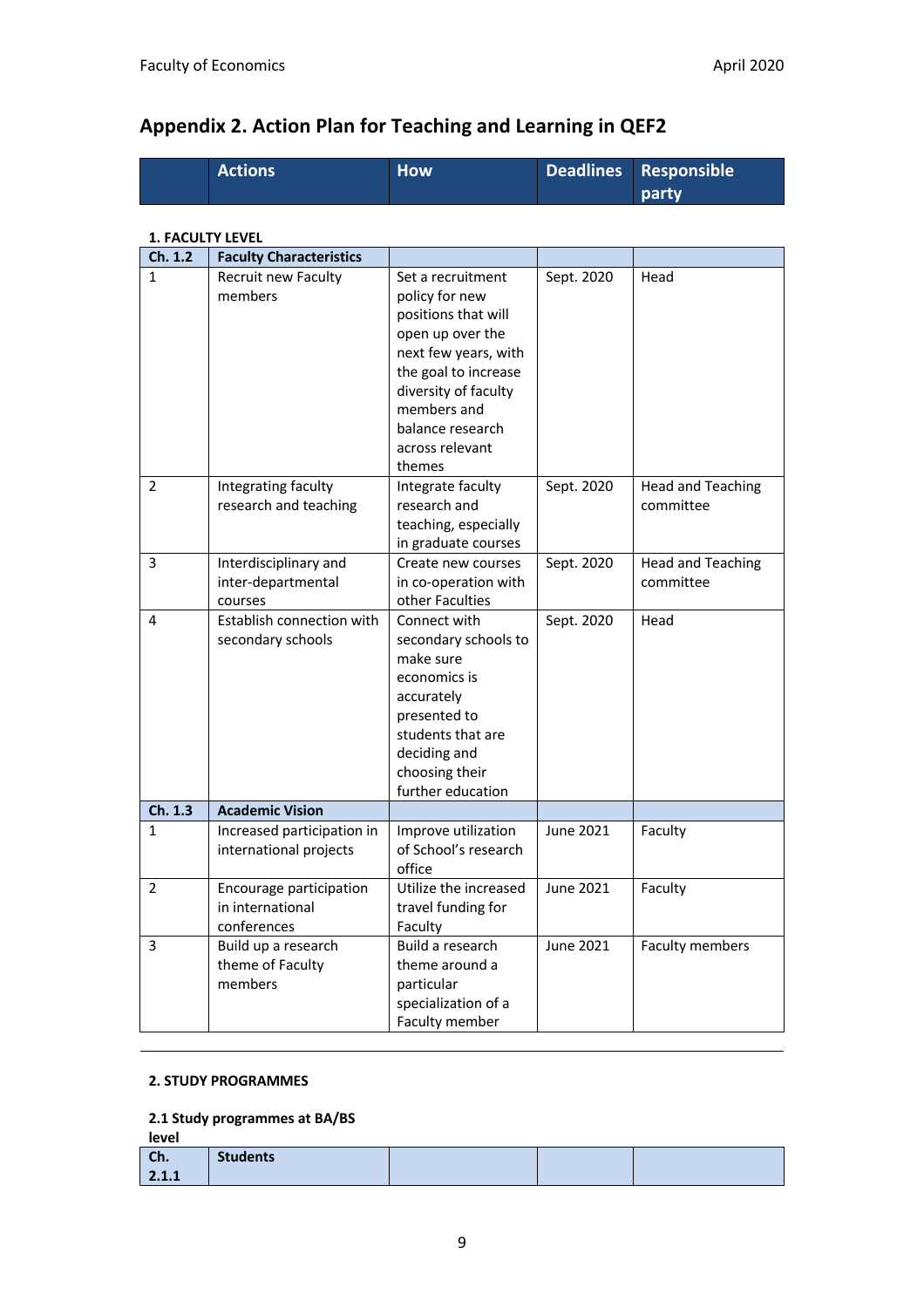| $\mathbf{1}$   | Establish connection with    | Connect with                    | Sept. 2020 | Head               |
|----------------|------------------------------|---------------------------------|------------|--------------------|
|                | secondary schools            | secondary schools to            |            |                    |
|                |                              | make sure                       |            |                    |
|                |                              | economics is                    |            |                    |
|                |                              | accurately                      |            |                    |
|                |                              | presented to                    |            |                    |
|                |                              | students that are               |            |                    |
|                |                              | deciding and                    |            |                    |
|                |                              | choosing their                  |            |                    |
|                |                              | further education               |            |                    |
| $\overline{2}$ | Improve dialog with          | Have additional                 | Sept. 2020 | Head               |
|                | students                     | meetings (an                    |            |                    |
|                |                              | internet) and                   |            |                    |
|                |                              | introductions to                |            |                    |
|                |                              | inform students                 |            |                    |
|                |                              | about issues,<br>changes, etc.  |            |                    |
| Ch.            | <b>Teaching and Learning</b> |                                 |            |                    |
| 2.1.2          |                              |                                 |            |                    |
| 1              | Improve and update           | Revise learning                 | Feb. 2020  | Teaching committee |
|                | learning outcomes for        | outcomes for                    |            |                    |
|                | courses                      | several courses in              |            |                    |
|                |                              | line with suggestions           |            |                    |
|                |                              | from the Centre for             |            |                    |
|                |                              | Teaching and                    |            |                    |
| $\overline{2}$ | Experiment more diverse      | Learning<br>Offer new or change | Sept.2020  | Teaching committee |
|                | teaching methods             | courses that                    |            |                    |
|                |                              | experiment with                 |            |                    |
|                |                              | more diverse                    |            |                    |
|                |                              | teaching methods                |            |                    |
| 3              | Evaluate workload in         | Faculty need to                 | Sept. 2020 | Teaching committee |
|                | courses, and standardize     | consult on the                  |            |                    |
|                | at each level in             | workload in courses             |            |                    |
|                | programme                    | and arrive at some              |            |                    |
|                |                              | common load at                  |            |                    |
|                |                              | each level                      |            |                    |
| Ch.            | <b>Coordination between</b>  |                                 |            |                    |
| 2.1.3          | teaching and research        |                                 |            |                    |
| 1              | Improve and update           | Revise learning                 | Sept. 2020 | Teaching committee |
|                | learning outcomes for        | outcomes several                |            |                    |
|                | courses                      | courses in line with            |            |                    |
|                |                              | suggestions from                |            |                    |
|                |                              | the Centre for                  |            |                    |
|                |                              | Teaching and                    |            |                    |
|                |                              | Learning                        |            |                    |

#### **2.2 Study programmes at the MA/MS level**

| Ch.   | <b>Students</b>                       |                                                                                 |            |      |
|-------|---------------------------------------|---------------------------------------------------------------------------------|------------|------|
| 2.2.1 |                                       |                                                                                 |            |      |
|       | Improve graduate<br>student community | Support<br>establishment of<br>club or club section<br>for graduate<br>students | Sept. 2020 | Head |